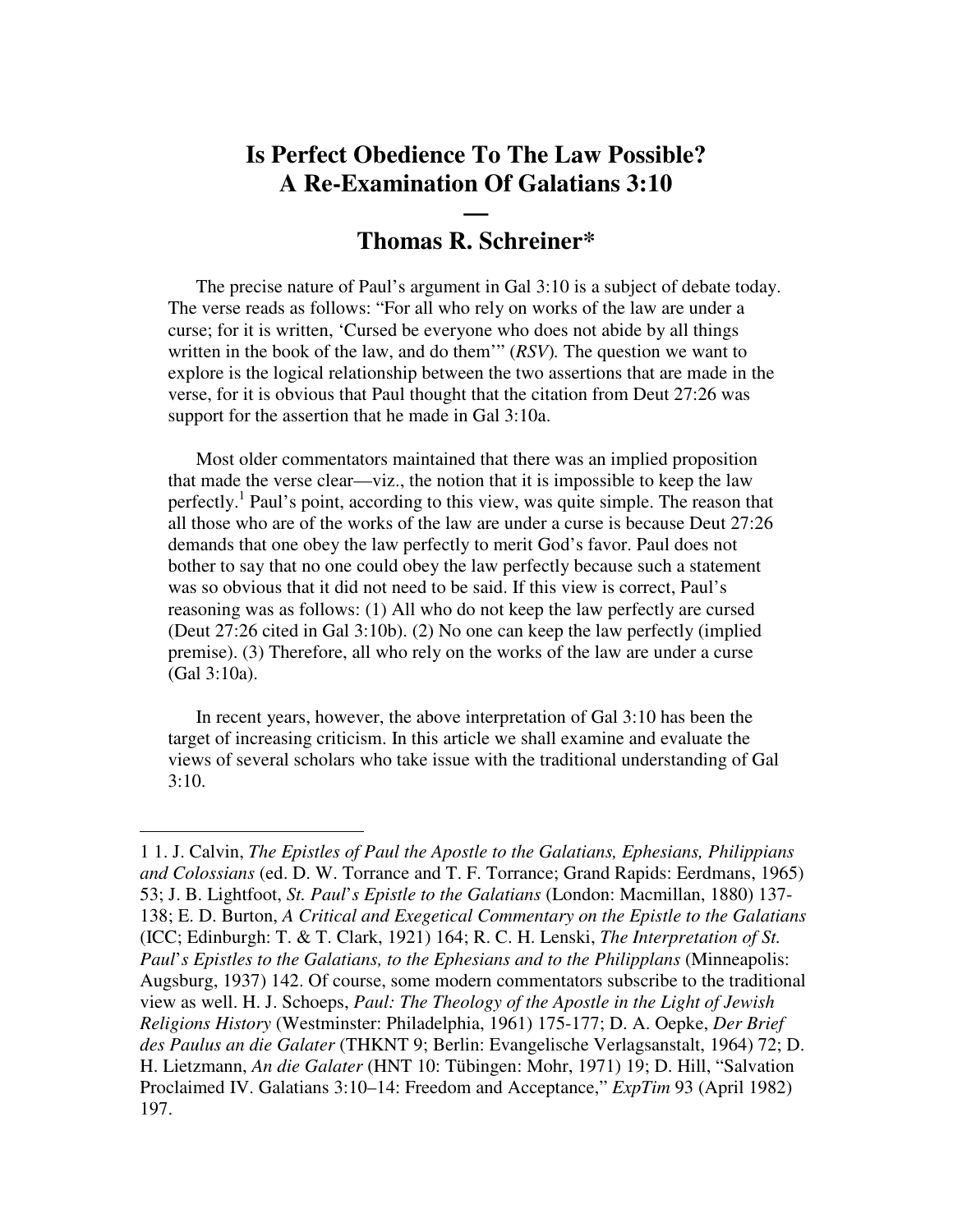D. P. Fuller, in a stimulating article, contends that the addition of an implied proposition to Gal 3:10 is a "highly arbitrary procedure."<sup>2</sup> Fuller maintains that

\*Thomas Schreiner is assistant professor of New Testament at Azusa Pacific University in California.

*JETS* 27:2 (June 1984) p. 152

if Paul wanted to argue that no one could fulfill the law perfectly, then he would have said: "All who do *not* comply with what the law demands are under a curse (10a), for the law itself invokes a curse on those who do not obey it  $(10b)$ ."<sup>3</sup> Instead, Paul seems to say the exact opposite: The curse is on those who are conforming to the law's commands, and nothing is said about a failure to observe the entire law. The view that Paul is speaking of the impossibility of keeping the law in Gal 3:10 is flawed because the verse is comprehensible without the addition of a so-called implied proposition.

But if Fuller is correct, then why is Paul criticizing the Galatians for being devoted to the works of the law? Fuller, following the lead of R. Bring, claims that the phrase "works of the law … does not represent what the law itself commands, but rather the Jewish misinterpretation of the law."<sup>4</sup> Paul's rebuke is directed not against law-observance itself but against a legalistic distortion of the law. Such an understanding of the phrase "works of the law" is sensible because Paul's opponents in Galatia were Judaizers.

If Fuller is correct in his interpretation of "works of the law," then the next question is the interpretation of Deut 27:26 in Gal 3:10, for the verse on first blush seems to condemn those who are not observing the law and not those who are legalistically devoted to the law. Fuller argues, however, that Deut 27:26 in the context of Deuteronomy 27 refers to "the legalistic frame of mind, which seeks to earn God's favor … since it involves trying to bribe God to impart blessing on the basis of good works that one does." <sup>5</sup> According to Fuller, then, Paul cites Deut 27:26 in Gal 3:10 because the former verse itself is a condemnation of legalism and the Galatians were succumbing to a similar error.

H. D. Betz in his magnificent commentary on Galatians devotes careful attention to the interpretation of Gal 3:10. <sup>6</sup> We will need to examine Betz's argument against the usual interpretation of the passage with extreme care

<sup>2</sup> 2. D. P. Fuller, "Paul and 'The Works of the Law,'" *WTJ* 38 (Fall 1975) 33.

<sup>3</sup> 3. Ibid., p. 32.

<sup>4</sup> 4. Ibid.; R. Bring, *Commentary on Galatians* (Philadelphia: Muhlenberg, 1961) 120- 125.

<sup>5</sup> 5. Fuller, "Paul" 32–33.

<sup>6</sup> 6. H. D. Betz, *A Commentary on Paul*'*s Letter to the Churches in Galatia* (Philadelphia: Fortress, 1979) 144-146.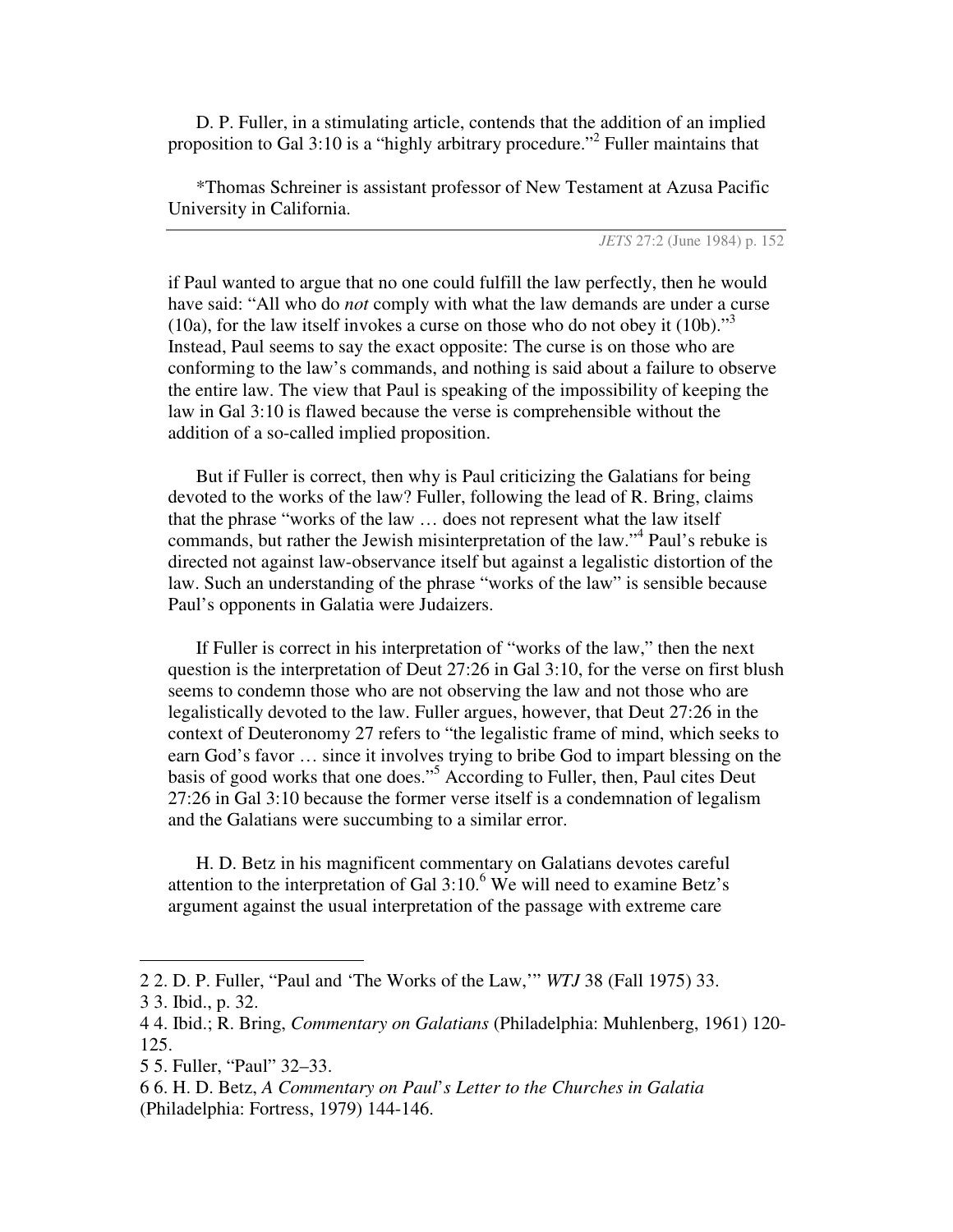because his reasoning is complex and hard to follow. Betz begins his discussion on the issue we are investigating by describing the interpretation of H. J. Schoeps.

Hans Joachim Schoeps assumes that Paul's intention is to show the unfulfillable nature of the Torah from the Torah itself: everybody is under the curse of the law because nobody is able to keep *the whole law.* Paul does not state this explicitly because for him it is self-evident.<sup>7</sup>

This exposition of Schoeps' view is concise and clear, and it is obvious that Schoeps holds the traditional view of the passage.

Betz then proceeds to criticize Schoeps' view. He says, "However, this argument *e silento* is not convincing: Paul not only fails to say what Schoeps thinks is

*JETS* 27:2 (June 1984) p. 153

self-evident, but in fact he says the opposite."<sup>8</sup> It is immediately clear that Betz does not subscribe to the traditional way of understanding the passage. But what does Betz mean when he says that Paul's view was precisely the opposite of Schoeps' explanation? In the footnote Betz cites Gal 1:13–14; 3:19–25; Phil 3:6– 8; and 2 Cor 11:18 ff. <sup>9</sup> Gal 1:13–14 and 2 Cor 11:18 if. describe Paul's advancement in Judaism and his devotion to the ancestral traditions. In these passages Paul gives no indication that he felt any inner struggle over his failure to keep the law perfectly, so perhaps Betz is citing these passages to show that Paul himself was an example of one who kept the law entirely. This surmise on our part seems strengthened when one examines Phil 3:6–8, for there Paul specifically says that he was blameless in the righteousness that was according to the law. However, the citation of Gal 3:19–25 does not fit easily with the above explanation because in that passage Paul makes it clear that all are under sin. A further examination of Betz's position is necessary before we can render any final decision about what he is saying.

Betz's very next sentence after the one in which he says that Paul held the opposite view of Schoeps reads as follows: "The Law was given to generate sin; sin is not the result of man's inability to keep it but the necessary presupposition for salvation."<sup>10</sup> This sentence is difficult to understand, and we cannot examine it in detail here. However, Betz is clearly affirming that the law provokes sin. The question is: How does this statement harmonize with the notion that one can observe the law completely? We have already noted in the prior paragraph that Betz seems to claim that entire obedience of the law is possible. If we are

<sup>7</sup> 7. Ibid., p. 145.

<sup>8</sup> 8. Ibid.

<sup>9</sup> 9. Ibid., p. 145 n. 71.

<sup>10</sup> 10. Ibid., pp. 145-146.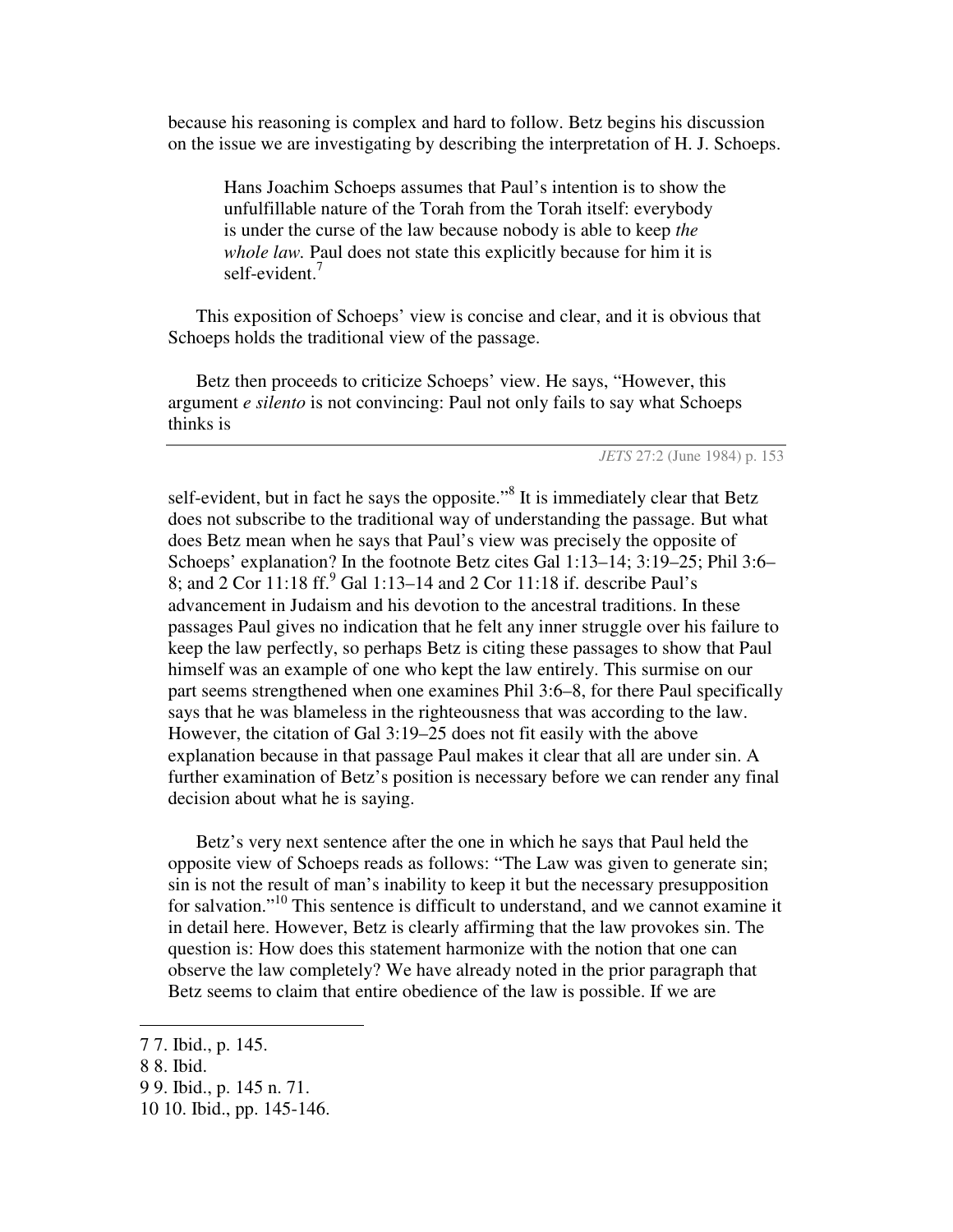interpreting Betz correctly there seems to be some sense in which one can obey the law perfectly and yet at the same time be sinning.

Betz's unique view of the law lends some support to this interpretation. He distinguishes between God's Torah and the Jewish Torah.

The question is only whether the *Jewish* concept of "works of Torah" can lead to the fulfillment of the Torah. This Paul denies. The *Jewish* Torah given on Mount Sinai was an inferior entity, not intended to provide eternal life (3:21) but given "because of transgressions."<sup>11</sup>

Betz's view seems to be that Paul believed that one could obey the Jewish Torah perfectly. In fact, Paul thought that he himself had performed such a feat. Obedience to the Jewish Torah, however, did not mean that one was without sin. Indeed, Paul believed that one was transgressing the true Torah of God (the Torah of Christ) while one was observing the Jewish Torah.

The most recent commentary on Galatians comes from the pen of F. F. Bruce.<sup>12</sup> Bruce's explanation of the reason for the curse in Gal  $3:10$  seems to be

*JETS* 27:2 (June 1984) p. 154

clear on first glance, for he says of Paul: "Here, however, he is concerned to stress the unfulfillable character of the law: by the standard of the law every one is 'under a curse' because no one is able to keep it in its entirety."<sup>13</sup> The above explanation is the traditional interpretation of the verse, and it seems to express Bruce's view clearly.

However, Bruce proceeds to ask the question, "Why is the curse incurred by all who rely on legal works for justification?."<sup>14</sup> He proposes two possible solutions: (1) Does the curse fall on all because no one can keep the law perfectly? (2) Is a person liable to the curse of the law even if one performs the entire law? Bruce opts for the second viewpoint and says, "But does Paul mean that even for one who does persevere in doing all things written in the book of the law justification is not thereby assured? It appears that he does."<sup>15</sup> Bruce then cites Phil 3:6, 9 to show that even though Paul was blameless in lawrighteousness, he was not justified for this reason but because of his faith in

<sup>11</sup> 11. Ibid., p. 146.

<sup>12</sup> 12. F. F. Bruce, *The Epistle to the Galatians: A Commentary on the Greek Text* (Grand Rapids: Eerdmans, 1982). See also Bruce, "The Curse of the Law," *Paul and Paulinism: Essays in Honour of C. K. Barrett* (ed. M.D. Hooker and S. G. Wilson; London: SPCK, 1982) 27-36.

<sup>13</sup> 13. Bruce, *Epistle* 159.

<sup>14</sup> 14. Ibid.

<sup>15</sup> 15. Ibid., p. 160.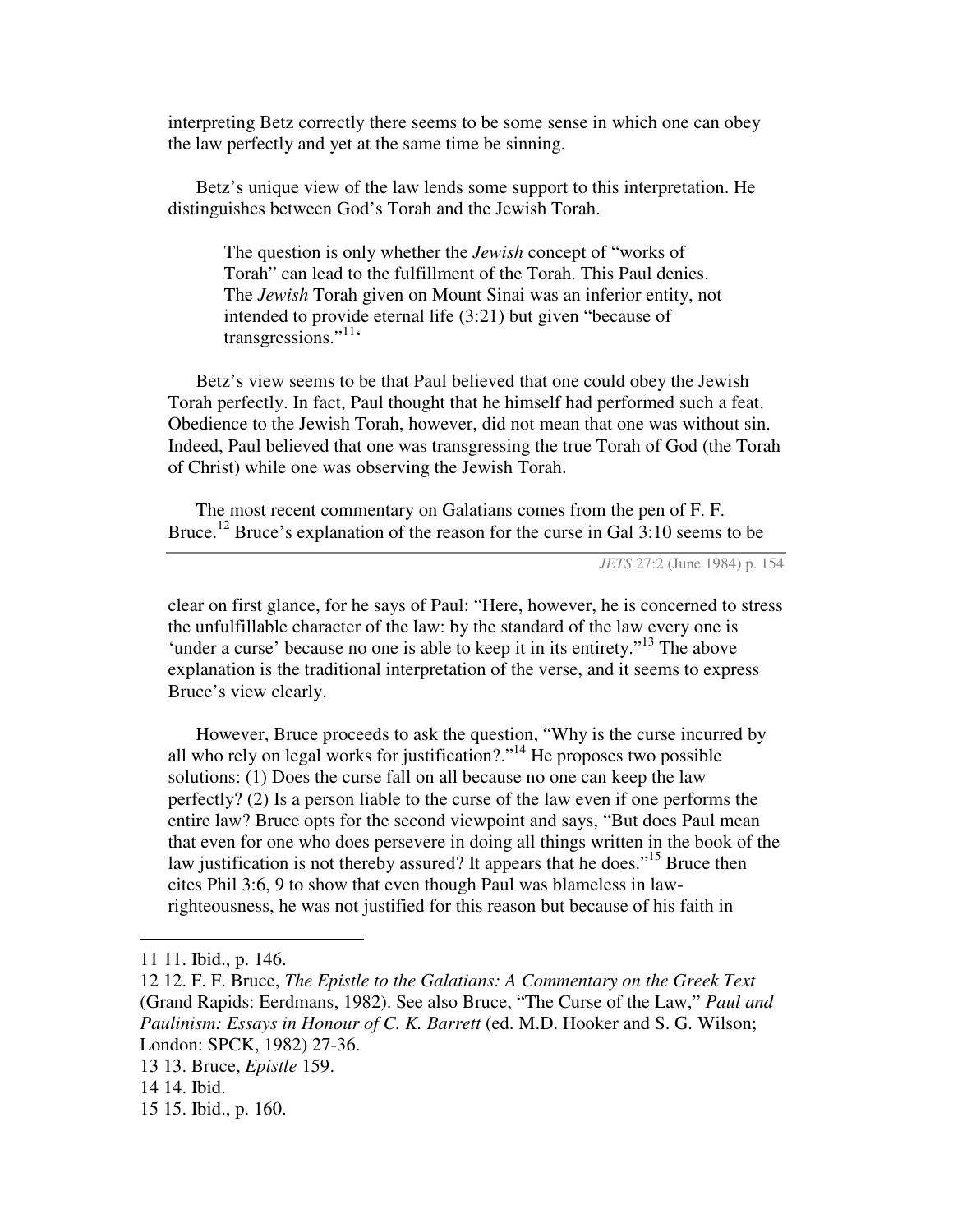Christ. The objection to the view that Bruce sets forth is that the citation of Deut 27:26 in Gal 3:10 seems to imply that the one who does obey the law completely will escape from the curse of the law. Bruce recognizes this objection and replies that Gal 3:11 shows that even if one does observe the whole law, one is not thereby righteous because Hab 2:4 declares that one can only be righteous by faith. Any form of legal righteousness is precluded.<sup>16</sup>

Bruce has not forgotten, however, his statement on the unfulfillability of the law. It seems that his view is as follows: Even though it is true that no one can fulfill the law (except Paul?), it is not for this reason that one is cursed. Even if one could fulfill the law completely, the curse would still be pending because righteousness comes only via faith.<sup>17</sup> In my opinion, however, this does not resolve all the problems with Bruce's view, as will be explained later.

G. Howard in a recent monograph discusses the interpretation of Gal  $3:10.^{18}$ He questions the validity of the usual interpretation and explains his view.

To keep the law then was, among other things, to find cultic forgiveness for breaking the law. For Paul to have argued that the law demanded absolute obedience and that one legal infraction brought with it unpardonable doom would have been for him to deny what all the world knew, namely, that the Jerusalem temple stood as a monument to the beliefthatYahweh was a forgiving God who pardoned his people when they sinned.<sup>19</sup>

*JETS* 27:2 (June 1984) p. 155

Howard thinks that it is improbable that Paul was teaching that one infraction of the law placed one under a curse. After all, Paul was a Jew and he knew that the cultic system of the OT made provision for the sins of the covenant people.

The last interpretation that we want to examine is H. Schlier's. Schlier argues that Paul is not saying that no one can obey the law. Instead, Paul's point is that all those who rely on performing the Torah are under a curse. 20 The curse comes on anyone who focuses on *doing* the Torah instead of *believing* in Messiah.

At this point we will examine the tenability of the interpretations that we have presented. The key to Fuller's view of Gal 3:10 is his interpretation of Deut 27:26. The relevant part of Deut 27:26 for our purposes reads as follows: "Cursed be he

<sup>16</sup> 16. Ibid.

<sup>17</sup> 17. Ibid.

<sup>18</sup> 18. G. Howard, *Paul: Crisis in Galatia. A Study in Early Christian Theology*

<sup>(</sup>SNTSMS 35; Cambridge: University Press, 1979) 49-54.

<sup>19</sup> 19. Ibid., p. 53.

<sup>20</sup> 20. H. Schlier, *Der Brief an die Galater* (MeyerK; Göttingen: Vandenhoeck and Ruprecht, 1965) 132-133.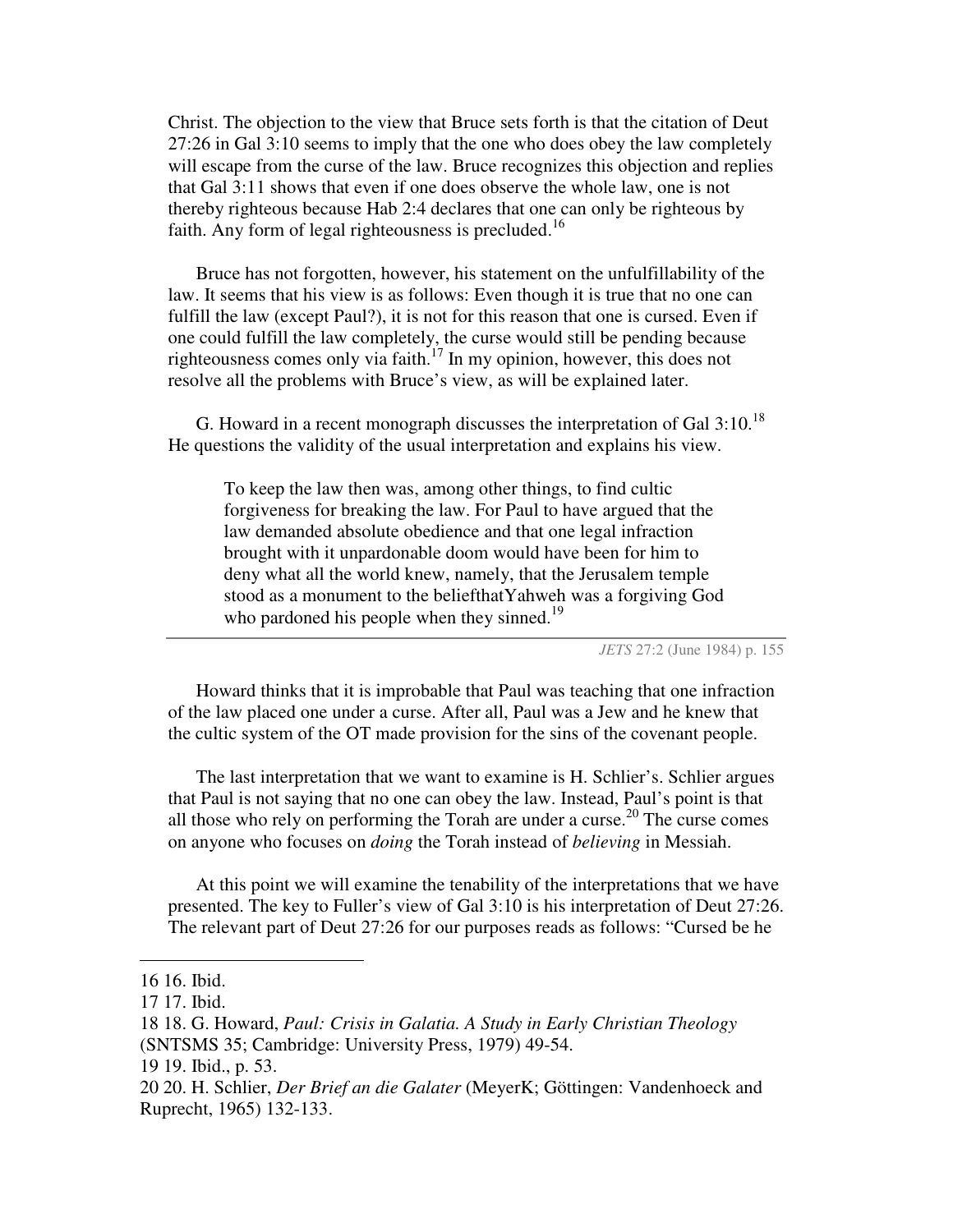who does not confirm the words of this law by doing them" (*RSV*)*.* Fuller, as we have seen, claims that Deut 27:26 condemns the sin of trying to bribe God on the basis of good works. Such an explanation of Deut 27:26 supports the idea that the reason for the curse in Gal 3:10 is a legalistic adherence to the law.

Fuller's view is flawed, however, because neither Deuteronomy 27 as a whole nor Deut 27:26 in particular denounces the sin of legalism. The reason that the curses are exacted is not because someone legalistically observes the law; rather, the curses fall upon one who does not observe some part of the  $law<sup>21</sup>$  A glance at a few of the verses shows that this is what the author had in mind. One is liable to the curse if one makes an idol (v 15), or dishonors his father and mother (v 16), or lies with his father's wife (v 20), or slays his neighbor in secret (v 24). Fuller refers to the sin of bribing God, which involves trying to earn merit in his sight, and v 25 does mention the sin of bribing. However, the bribe that is discussed in v 25 has nothing to do with bribing God; instead, a curse is pronounced upon any person "who takes a bribe to slay an innocent person." Verse 25, therefore, is not a condemnation of the sin of bribing God; rather, the verse is simply a condemnation of the practice of taking a bribe from another human being with the result that someone is murdered. It is clear that this verse is consistent with the rest of Deut 27:15–26, for the curse is pronounced if the law against bribing has been violated.

An examination of the context of Deuteronomy 27 helps us understand Deut 27:26. Verse 26 is different from the prior verses because no particular infraction of the law is mentioned. Instead, the verse contains a generalizing summary: "Cursed be he who does not confirm the words of this law by doing them." There is no indication here that the author of Deuteronomy is condemning any kind of legalism.<sup>22</sup> What he is censuring is the failure to perform any part of the law. Such an interpretation of v 26 is consistent with the reason for the curses in

*JETS* 27:2 (June 1984) p. 156

27:15–25—viz., the curses are enunciated if one fails to observe the law in some way.

It is unlikely, therefore, that in Gal 3:10 Paul cited Deut 27:26 because the latter condemned the sin of legalism. The simplest way of reading the quotation, and it is one that accords with the OT context, is that Paul is saying that there is a curse on anyone who does not observe the law entirely. Such an interpretation is strengthened when one observes that Paul, in basic agreement with the LXX, uses a Scripture text that pronounces a curse on anyone who does not abide by all

<sup>21</sup> 21. M. Noth, *The Laws in the Pentateuch and Other Studies* (Edinburgh: Oliver and Boyd, 1966) 131, indicates that Deut 27:26 seems to require perfect obedience to the laws cited in 27:15–26.

<sup>22</sup> 22. Bruce, *Epistle* 158, maintains that Fuller's view is strained and improbable.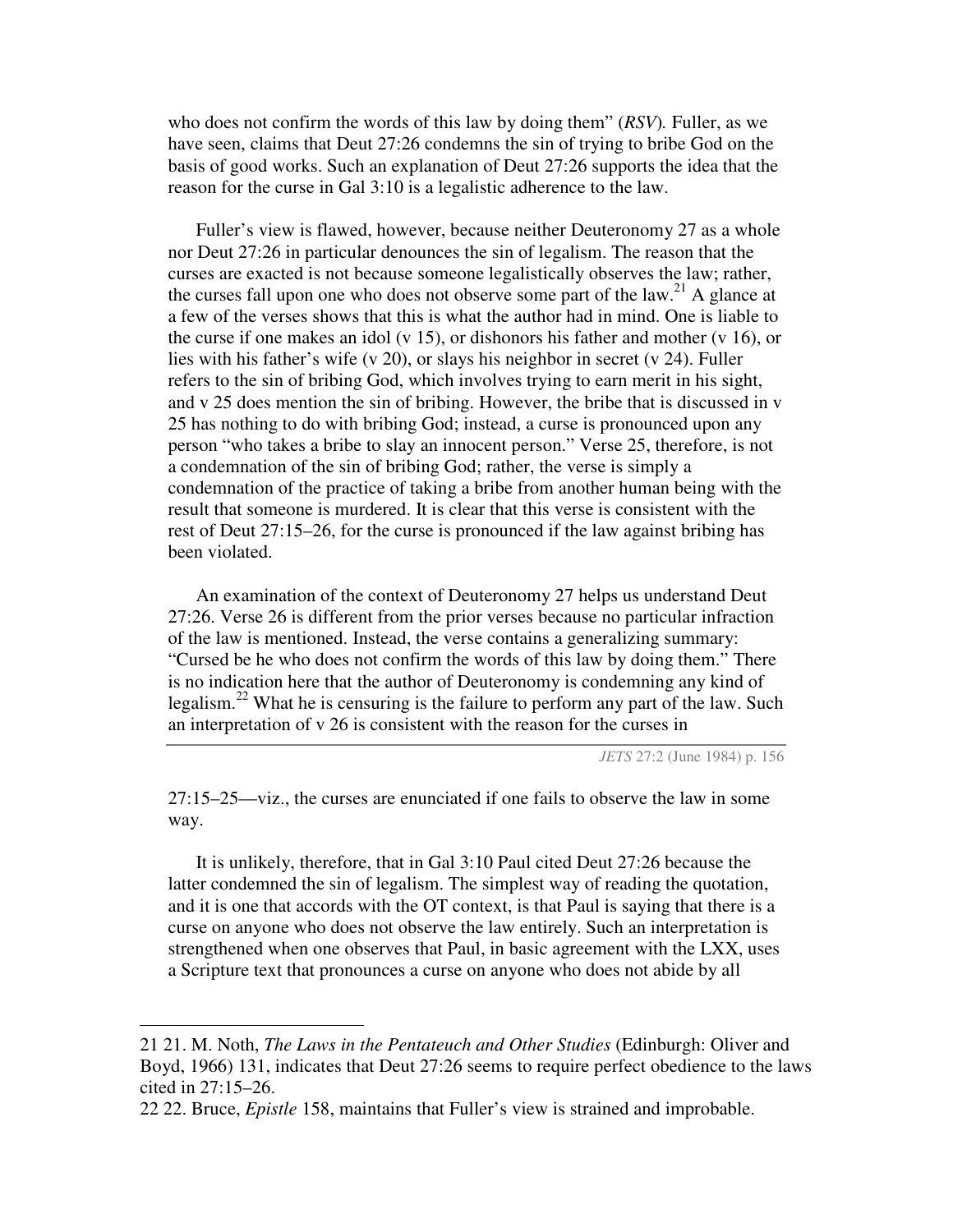things (pasin) written in the book of the law, to do them.<sup>23</sup> It is very important to note that the MT does not have any word in Deut 27:26 that corresponds to the word *pasin* in Gal 3:10. It is fair to conclude, therefore, that Paul's use of the word *pasin* clearly implies that the curse was pending if one did not observe any part of the law.

Fuller also claims that a proper interpretation of "works of the law" supports the notion that Paul is censuring legalistic law-observance in Gal 3:10. We agree with Fuller that the Judaizers were legalistic, and that they were trying to use their obedience to the law as a means to earn merit before God. We also agree that this is a distortion or misinterpretation of the law, although one may argue that such a distortion is inevitable in any nomistic religion, but we will not examine that latter point here. The point we are contesting is whether Paul is saying in Gal 3:10 that the reason that the Judaizers are under a curse is because they are legalistic. We have already seen that the OT citation is a clear condemnation of anyone who does not obey the law perfectly. Paul uses the phrase "works of the law" to show that even those who are most devoted to the law—even those who try to earn God's merit by careful attention to every statute and every precept of the law are doomed, because no matter how diligent they are to keep the law they cannot keep it perfectly.

Fuller's objection here is that such a view adds the implied proposition to the verse that no one can keep the law entirely, and he thinks this is indefensible. However, the presence of an implied proposition should not be excluded out of hand. Implied propositions, after all, are a common feature of human language, and thus the real question is whether there is an implied proposition in this verse. For example, if I say, "All fairy-tale characters are fictitious," and then remark that "Cinderella is fictitious," it is logical to accept the implied proposition that "Cinderella is a fairy-tale character." Of course, there are situations in which a character can be fictitious without the genre of the story being a fairy tale. But if I make the above statements consecutively, the implied proposition is so obvious that it goes without saying. We think the evidence supports a similar use of an implied proposition in Gal 3:10. Otherwise (if our interpretation of the citation of Deut 27:26 is correct) the citation of the OT passage would be meaningless. But it is most sensible to claim that Paul cited Deut 27:26 because he assumed that no one could obey the law (cf. Rom 3:9–20).

*JETS* 27:2 (June 1984) p. 157

<sup>23</sup> 23. Betz, *Commentary* 144–145, discusses the differences between the MT and LXX on Deut 27:26. Paul's quotation is not exactly parallel with either text, but his citation is closer to the LXX. Bruce, *Epistle* 158, notes that the LXX rendering "lends itself readily to Paul's argument." He also remarks that Paul broadens the application of Deut 27:26, which pronounces a curse on one who does not obey the specific laws enunciated in 27:15–25, but Paul extends the curse to anyone who disobeys any part of the Torah.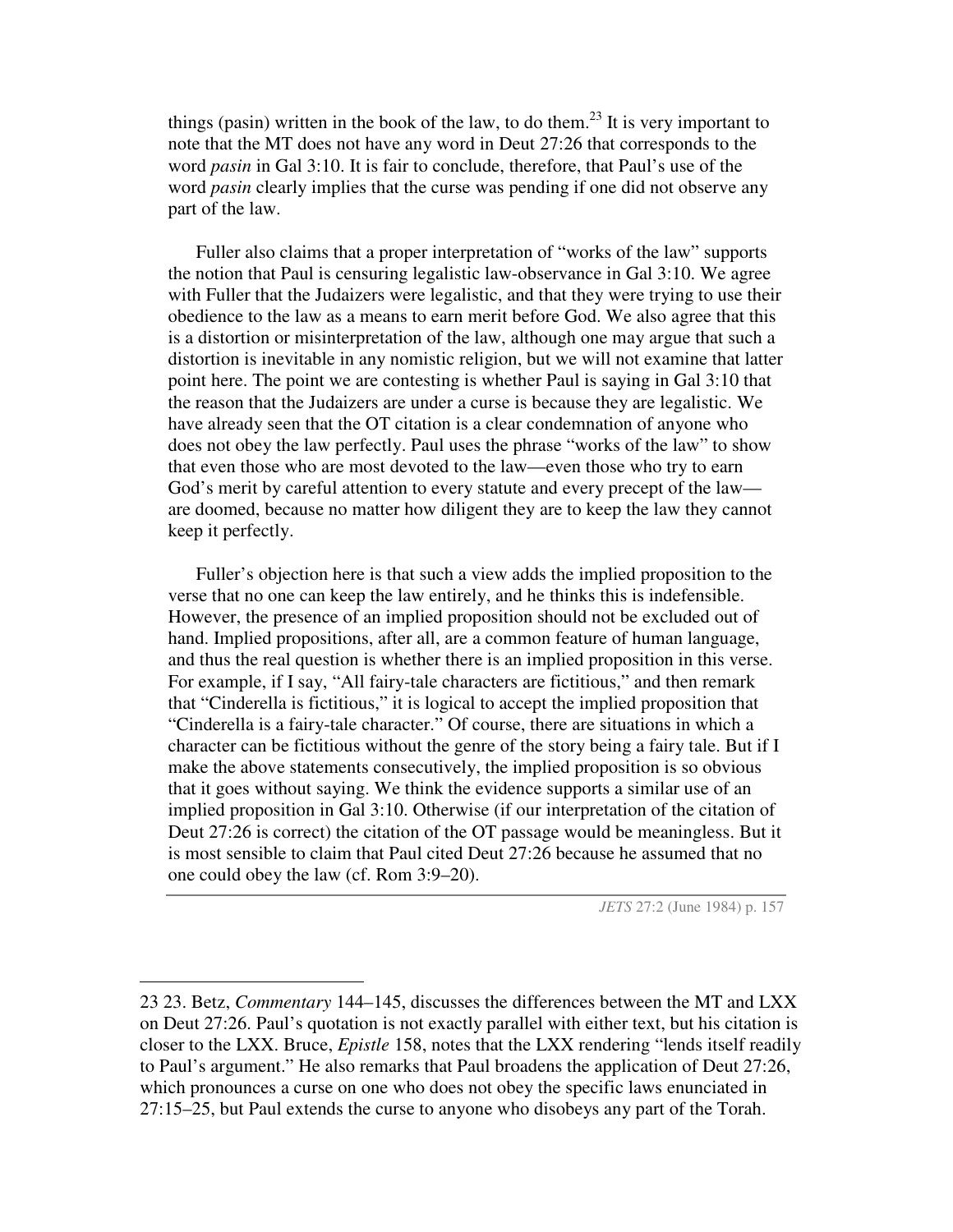We will evaluate the views of Betz and Bruce together since they seem to agree on a very significant item, but first we will analyze a view that is peculiar to Betz. Betz posits a radical distinction between God's Torah and the Jewish Torah, arguing that the latter is inferior and temporary. Such a radical disjunction is unconvincing. Paul's statement that the law was given "because of transgressions" and that it was given to Israel via the angels does not show that it is not God's Torah (Gal 3:19). Paul specifically argues in Gal 3:21 that the law is not contrary to the promises of God. Bruce, commenting on Gal 3:19, rightly says that "even in Galatians the law is ultimately *God*'*s* law." <sup>24</sup> Bruce makes the same statement when commenting on Gal 3:21 and points out that Paul warns against a similar distortion of his message in Rom  $7:7-12.^{25}$ 

Betz's methodological principle is to interpret Galatians alone, and he does not consider the evidence from Romans when interpreting Galatians and thus does not take into account Paul's statements in Romans 7.<sup>26</sup> Even if one does not consider Romans 7, Gal 3:21 itself is enough evidence to show that Paul did not deny that the Torah was God's. Although Betz's procedure of interpreting Galatians on its own terms rightly cautions us not to impose Romans on Galatians, he goes too far when he excludes Romans altogether. It is right and appropriate to consider what Romans has to say when Paul treats the same topic that he examines in Galatians. This is precisely the case in Romans 7, for in that chapter Paul counters the charge that his view of the law implies that he thinks the law is defective in any way. Paul stoutly affirms that the law is "holy and just and good" (Rom 7:12).

Now if Betz's view of the law is incorrect, then one of his major propositions on the meaning of Gal 3:10 is damaged, for Betz appears to argue that one could keep the Jewish Torah completely and yet in doing this one would be violating God's Torah. However, if one cannot separate the Jewish Torah from the Torah of God, then this argument is ineffective. We are not arguing that the Torah of God in the OT is the exact equivalent of the Torah of Christ (Gal 6:2) or of the law of love (Gal 5:14), for it is obvious that the role of the law has changed because of the advent of Christ (Gal 3:15–4:7). All we are claiming is that even if the OT Torah is no longer in force, while it was mandatory it was God's law.

Both Betz and Bruce appear to claim that perfect obedience of the OT law was possible. Betz cites Gal 1:13–14; 2 Cor 11:18 ff. to support his view, but these verses can be dismissed as evidence for such a view. A careful examination of the verses shows that Paul does not claim that he kept the law entirely. All he maintains is that he was more scrupulous than his contemporaries in his observance of the law. His devotion to the law was remarkable and notable, and his commitment to the Torah was evident to all, but this says nothing about

<sup>24</sup> 24. Bruce, *Epistle* 175.

<sup>25</sup> 25. Ibid., p. 180.

<sup>26</sup> 26. Betz, *Commentary* xv-xvi; cf. p. 146.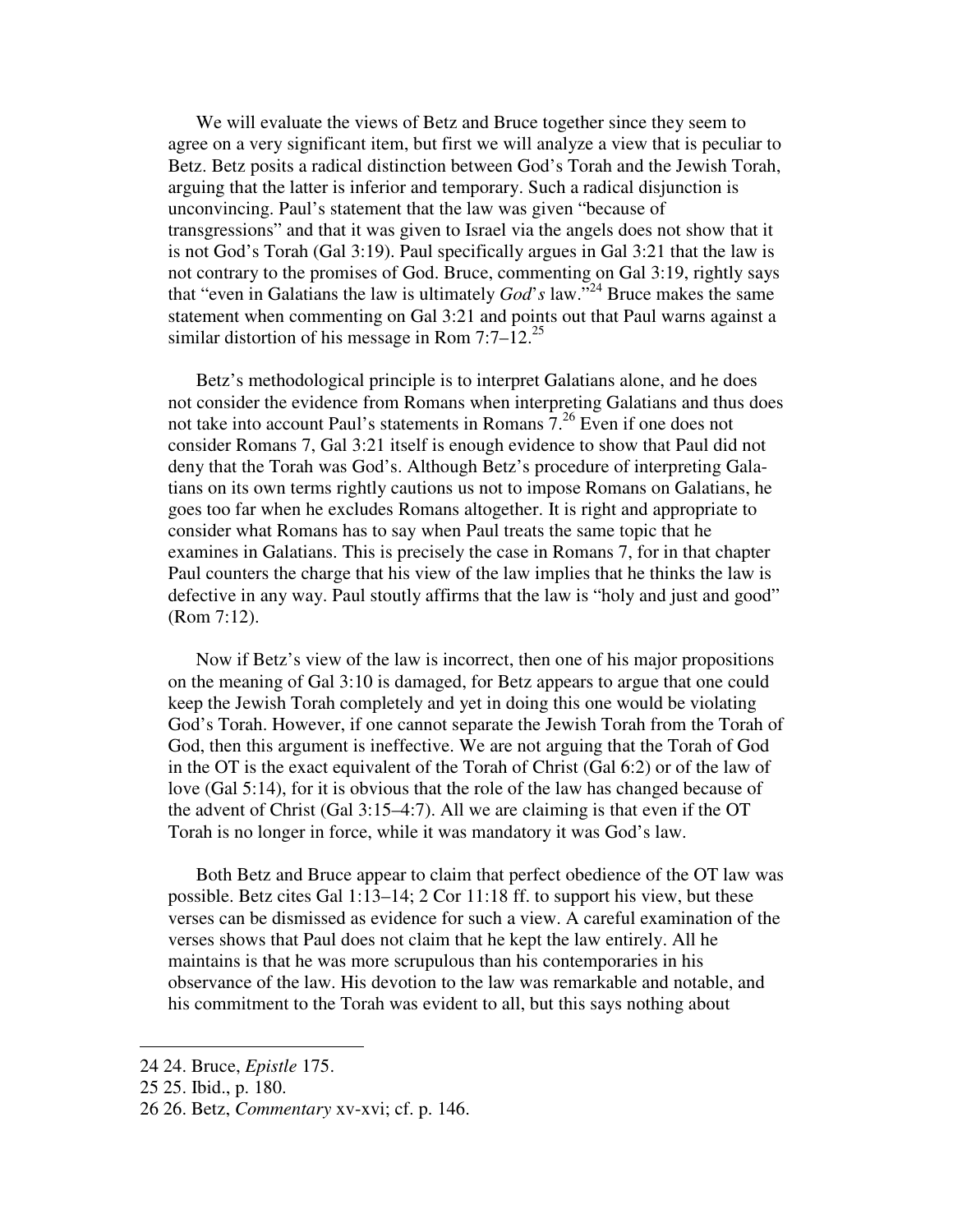perfect obedience to the law. It simply says that Paul's obedience was better than that of his contemporaries.

*JETS* 27:2 (June 1984) p. 158

The key verse for both Betz and Bruce is Phil 3:6, for here Paul says that he was blameless "as to the righteousness under the law." At first glance this verse seems to settle the question because if Paul says that he was blameless in legal righteousness, then his obedience to the law must have been flawless. This verse must be interpreted in its context to be understood rightly, however, and the context indicates that this is Paul's pre-Christian evaluation of himself. As a Pharisee Paul thought that he kept the law perfectly, but Phil 3:3–4 makes it clear that this was Paul's fleshly view of himself. Cranfield rightly explains Paul's point in Phil 3:6.

He is indicating, not how he sees himself now that he is a Christian, but how he seemed to himself and to his fellows before his conversion. That "righteousness of mine own, *even* that which is of the law," to which he refers (Phil 3:9), is an illusion of the Pharisee's heart (cf. the reply of the rich man to Jesus in Mk 10:20). 27

Phil 3:6 is used inappropriately and out of its context if it is used to support the notion that Paul believed that one could obey the law entirely. Indeed, it is even doubtful that in his Pharisaic days Paul thought that he kept the law entirely, for Paul's blamelessness in Phil 3:6 probably included the notion that he went up to the temple and offered the required sacrifices. The point that Paul is making in Phil 3:6 is simply that his obedience to the law was superior to the obedience attained by his opponents.

Bruce's view of Gal 3:10 is interesting because he emphasizes that one is cursed even if one does perform the law entirely, and he argues this on the basis of Gal 3:11. However, if it is true that no one can obey the law perfectly and that one who does not observe the law totally is under a curse, then such a point is completely hypothetical. At one point Bruce seems to state that the curse falls on all because they cannot obey the law, but later he emphasizes that all are cursed even if they obey the law. Here he is influenced by Phil 3:6, for he thinks this verse shows that Paul kept the law. If it is true, as we have argued, that no one can keep the law flawlessly, then Gal 3:10 alone sufficiently explains the reason why all are under a curse.

Howard's interpretation of Gal 3:10 is particularly stimulating because he claims that Paul could not have demanded perfect obedience to the law, for such a demand would ignore the fact that the cultic system of the OT provided a means

<sup>27</sup> 27. C. E. B. Cranfield, *A Critical and Exegetical Commentary on the Epistle to the Romans* (ICC; Edinburgh: T. & T. Clark, 1979) 847.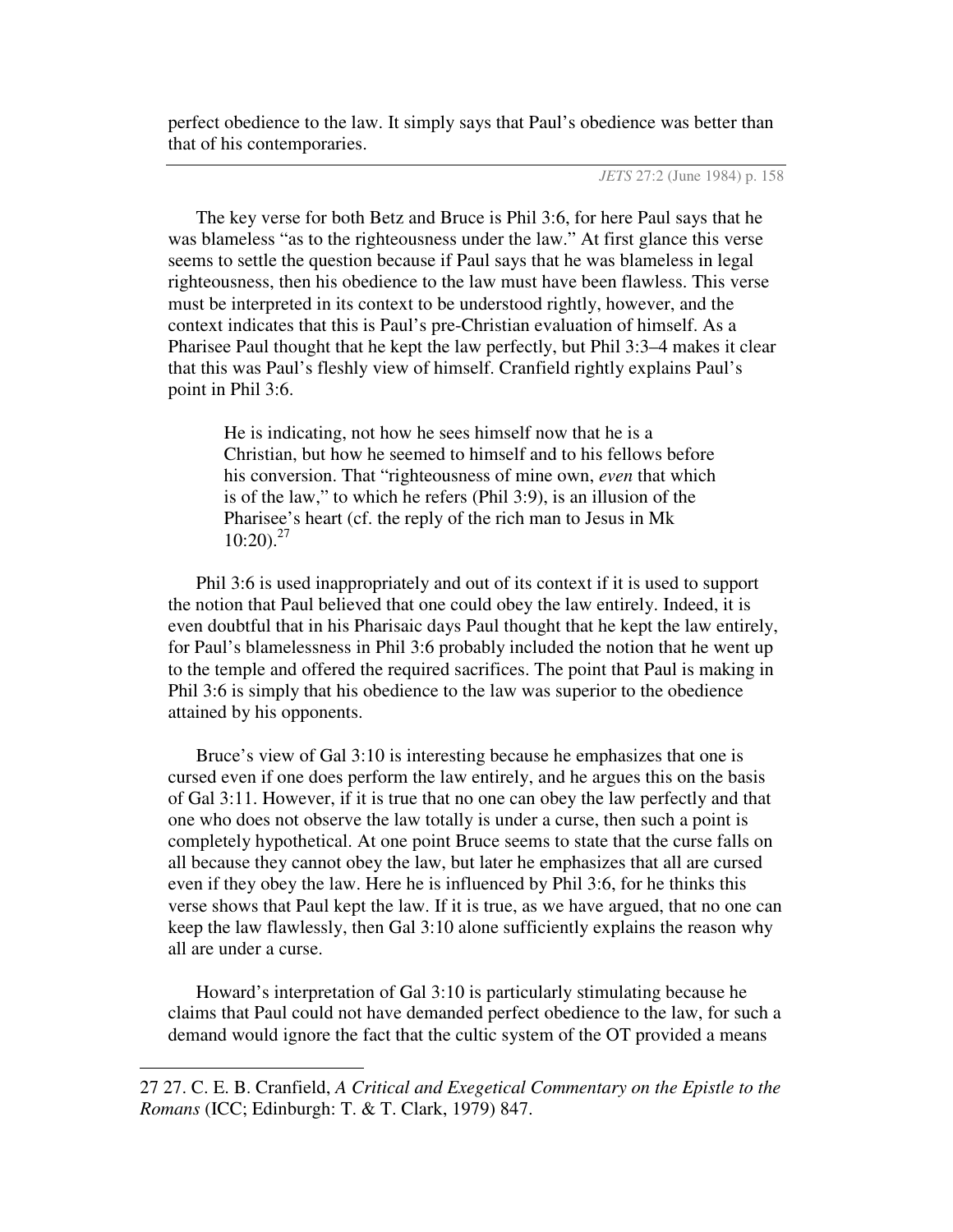of forgiveness for sin. Howard's argument is defective because he fails to perceive the newness of Paul's thought. After all, if Paul as a Christian believed that the cultic system of the OT could provide forgiveness, then the death of Christ was completely unnecessary. As Paul says in Gal 2:21, "if justification were through the law, then Christ died to no purpose."

Paul's very argument in Gal 3:10–14 excludes the OT cultic system as a means of forgiveness, for in Gal 3:13 he argues that the curse that Christ endured for believers is the only way to be "redeemed from the curse of the law." There is no indication that Paul believed any longer that the offering of a sacrifice in the temple would suffice. Bruce rightly says that "the sacrificial ritual was *ipsofacto* ineffectual. It had in any case been superseded by a provision which was su-

*JETS* 27:2 (June 1984) p. 159

premely effectual. Christ had been set forth by God as a hilasterion."<sup>28</sup> Elsewhere, Bruce comments on Paul's entire argument in Gal 3:10–13. "This argument would have been all of a piece with his swift and radical reappraisal of the place of the law in God's ways with mankind."<sup>29</sup>

Howard's view of the passage is useful because it helps us contrast Paul with the OT. The OT itself did not demand perfect obedience to the law, for Howard is correct that the cultus of the OT was the means to obtain forgiveness. But Paul's thinking is new precisely because he argued that perfect obedience to the law was necessary for one to obtain justification. Of course such perfect obedience is impossible, and thus Paul argued that faith in Christ's death on the cross was the only way to experience justification (cf. Rom 3:9–26).

Schlier's notion that the curse of Gal 3:10 is due to the fact that a person performs the law is mistaken. Paul clearly states in Gal 3:21 that if righteousness could have been obtained by adherence to the law, then righteousness would have been by law. But such legal righteousness is not possible according to v 22 because all are under sin. Paul's point here is that legal righteousness is excluded because no one can attain such righteousness. To use the language of Rom 3:23, "all fall short of the glory of God." Schlier's view is also problematic because the OT quotation in Gal 3:10 specifically states that the curse is on one who does not do all the things written in the book of the law. It may be true that in Gal 3:11–12 Paul is saying that even if one does obey the law, one will not gain righteousness anyway because righteousness can only be given to those who exercise faith. However, in the light of Gal 3:10 such a question is only a hypothetical one, for Paul argues in this verse that no one can obey the law perfectly.<sup>30</sup>

<sup>28</sup> 28. Bruce, *Epistle* 161.

<sup>29</sup> 29. Ibid., p. 166.

<sup>30</sup> 30. It is interesting to note that in Gal 6:13 Paul declares that the opponents themselves do not observe the law. In addition, in Gal 5:3 Paul reminds the Galatians that an acceptance of circumcision obligates them to obey the whole law. We cannot discuss